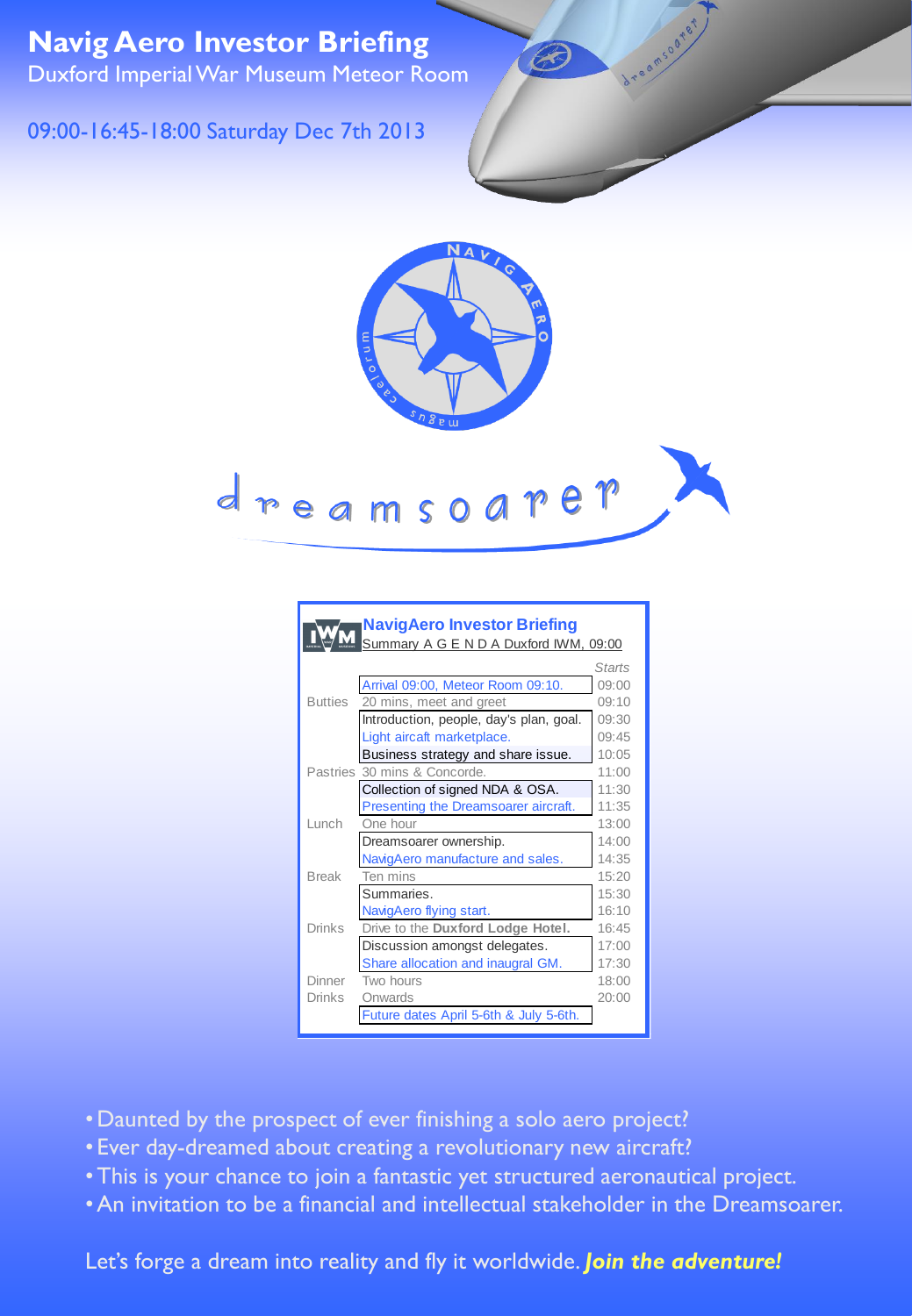

- Delegates are **absolutely not obligated** to invest, but must have an aero interest.
- Delegates must be in a financial position to make an investment of  $£3,000$  or more.
- Delegates are legally bound to maintain confidentiality for three years.
- Delegates must have read the PDFs "Share Scheme" and "NDA".
- Delegates must find the Non Disclosure Agreement acceptable.
- Delegates must find the Share Scheme terms acceptable.
- Delegates must understand arrival times.
- Delegates must receive an invitation.





Thank you for sharing your day with the inception of Navig Aero Ltd.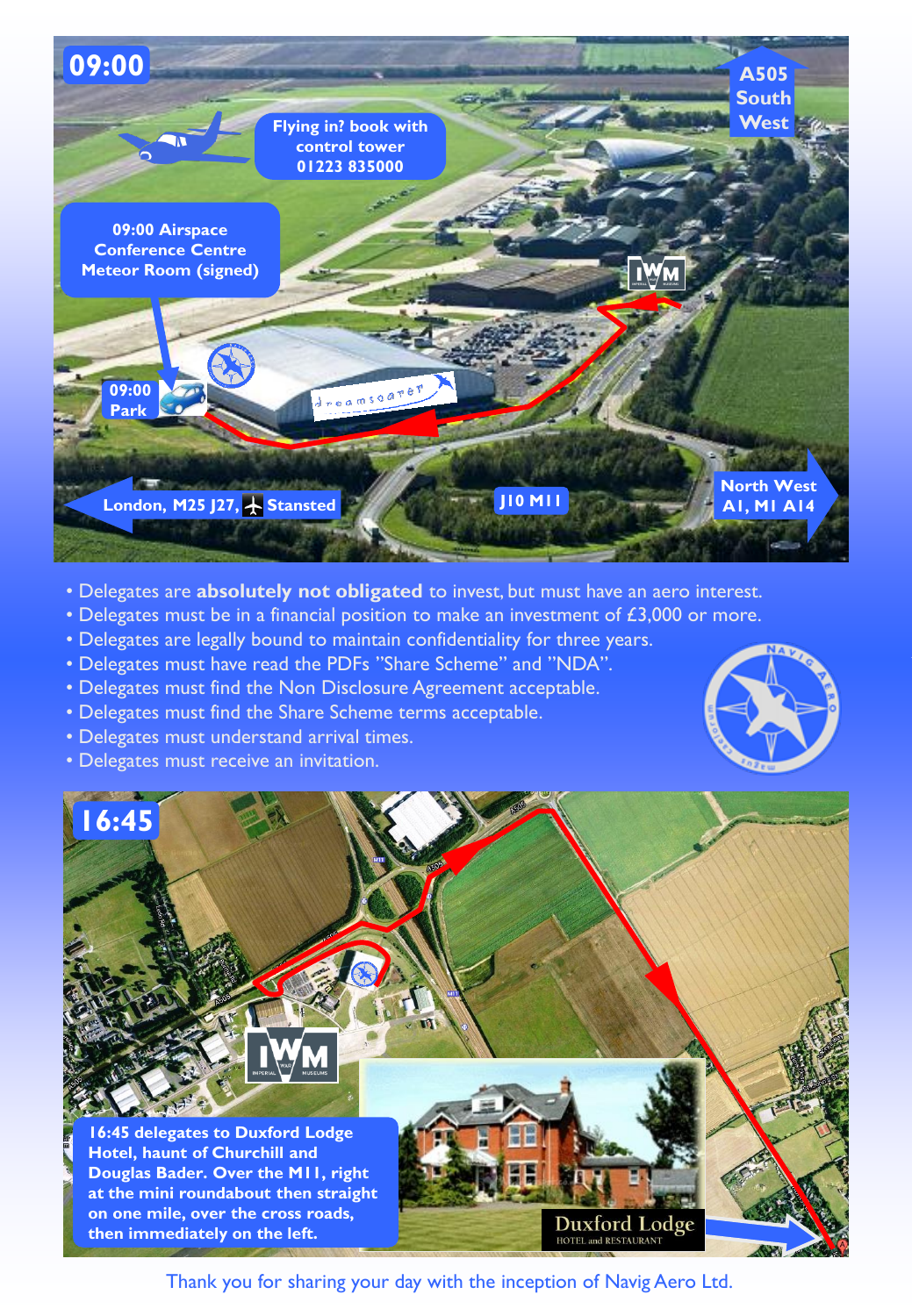## **NavigAero Investor Briefing and Confidential Dreamsoarer Presentation Detailed A G E N D A -** Duxford Imperial War Museum, Park 09:00, Start 09:10 "Meteor Room"

|                                    |                                                                                                                                                                                   | <b>Starts</b><br>08:00 | Ends<br>09:00  | <b>Duration</b><br>01:00 |
|------------------------------------|-----------------------------------------------------------------------------------------------------------------------------------------------------------------------------------|------------------------|----------------|--------------------------|
| AR1<br>AR <sub>2</sub>             | Presenter arrival & presentation setting up.<br>Delegates arrival 09:00am, parking, entrance 09:10 and walking to the "Meteor Room"                                               | 09:00                  | 09:10          | 00:10                    |
|                                    |                                                                                                                                                                                   |                        |                |                          |
| <b>Butties</b>                     | Welcome, meet and greet, bacon, cheese and egg butties & juice.                                                                                                                   | 09:10                  | 09:30          | 00:20                    |
| Intro                              | Introduction, presenters and delegates present, Duxford, day's plan, goal, lunch menu.                                                                                            | 09:30                  | 09:40          | 00:10                    |
| <b>MP</b>                          | Yesterday, today and tomorrows light aircraft marketplace.                                                                                                                        | 09:40                  | 09:45          | 00:05                    |
| MP <sub>1</sub>                    | Taster - Radical plane designs through history and contempories.                                                                                                                  | 09:45                  | 09:50          | 00:05                    |
| MP <sub>2</sub>                    | Taster - Radical future concepts.                                                                                                                                                 | 09:50                  | 09:55          | 00:05                    |
| MP <sub>3</sub>                    | Contemporary small touring planes and gliders.                                                                                                                                    | 09:55                  | 10:00          | 00:05                    |
| MP4                                | Marketplace summary and realities of economical batch aircraft manufacturing in the UK.                                                                                           | 10:00                  | 10:05          | 00:05                    |
|                                    |                                                                                                                                                                                   |                        |                |                          |
| BS                                 | Business strategy and rolling preferentially adaptive share issue.                                                                                                                | 10:05                  | 10:10          | 00:05                    |
| BS <sub>1</sub>                    | Dreamsoarer aircraft range breakdown and unit costs.                                                                                                                              | 10:10                  | 10:15          | 00:05                    |
| BS <sub>2</sub>                    | Financial proposal, share issue, management structure.                                                                                                                            | 10:15                  | 10:30          | 00:15                    |
| BS <sub>3</sub>                    | Three year plan - todays models through to mass production.                                                                                                                       | 10:30                  | 10:40          | 00:10                    |
| BS4                                | Business plan and financial realities until production.                                                                                                                           | 10:40                  | 10:50          | 00:10                    |
| BS4                                | Business plan after production commences.                                                                                                                                         | 10:50                  | 10:57          | 00:07                    |
| BS <sub>5</sub><br>BS <sub>6</sub> | Explaining confidentiality, non disclosure and the official secrets act.                                                                                                          | 10:50<br>10:57         | 10:53          | 00:03<br>00:02           |
| BS7                                | Invitation to leave! Financial plan, project or people not for you? Enjoy Duxford museum!<br>Delegates decide lunch orders, BC transmits to mess.                                 | 10:59                  | 10:59<br>11:00 | 00:01                    |
|                                    |                                                                                                                                                                                   |                        |                |                          |
| <b>Pastries</b>                    | Break for coffee, tea and pastries in reception and a leg stretcher in the concorde hall                                                                                          | 11:00                  | 11:30          | 00:30                    |
|                                    | NDA/OSA Collection of signed non disclosure agreement & official secrets act.                                                                                                     | 11:30                  | 11:35          | 00:05                    |
| <b>DS</b>                          | Presenting the Dreamsoarer aircraft.                                                                                                                                              | 11:35                  | 11:40          | 00:05                    |
| DB <sub>1</sub>                    | Nature is the best designer.                                                                                                                                                      | 11:40                  | 11:45          | 00:05                    |
| DB <sub>2</sub>                    | Dreamsoarer x2 reveal, SSDR self launch sailplane & sports tourer (1/8 scale)                                                                                                     | 11:45                  | 11:50          | 00:05                    |
| DB <sub>3</sub>                    | Structure.                                                                                                                                                                        | 11:50                  | 11:55          | 00:05                    |
| DB <sub>4</sub>                    | Drivetrain.                                                                                                                                                                       | 11:55                  | 12:05          | 00:10                    |
| DB <sub>5</sub>                    | msoaret<br>Empennage.                                                                                                                                                             | 12:05                  | 12:10          | 00:05                    |
| D <sub>B6</sub>                    | Wing construction and profile.                                                                                                                                                    | 12:10                  | 12:15          | 00:05                    |
| DB <sub>7</sub>                    | Lift polymorphing.                                                                                                                                                                | 12:15                  | 12:20          | 00:05                    |
| DB <sub>8</sub>                    | Landing gear extreme STOL.                                                                                                                                                        | 12:20                  | 12:25          | 00:05                    |
| DB <sub>9</sub>                    | Dreamsoarer modular production.                                                                                                                                                   | 12:25                  | 12:30          | 00:05                    |
| <b>DB10</b><br><b>DB11</b>         | Dreamsoarer long term aircraft family.<br>Calculations: wing loadings, tail area, drag, centre of gravity.                                                                        | 12:30<br>12:35         | 12:35<br>12:40 | 00:05<br>00:05           |
| <b>DB12</b>                        | Dreamsoarer product summary.                                                                                                                                                      | 12:40                  | 12:48          | 00:08                    |
| <b>DB13</b>                        | Questions from the floor.                                                                                                                                                         | 12:48                  | 12:58          | 00:10                    |
| <b>DB14</b>                        | Invitation to leave! Dreamsoarer not to your taste? Then enjoy Duxford, your entrance is paid!                                                                                    | 12:58                  | 13:00          | 00:02                    |
|                                    |                                                                                                                                                                                   |                        |                |                          |
| Lunch                              | Break for lunch in the mess (pay individually), wander in the airpark for fresh air.                                                                                              | 13:00                  | 14:00          | 01:00                    |
| DO                                 | Dreamsoarer ownership.                                                                                                                                                            | 14:00                  | 14:05          | 00:05                    |
| DO <sub>1</sub>                    | Flying: landing, take off, climb, turning, cruising, touring, observation, transport.                                                                                             | 14:05                  | 14:15          | 00:10                    |
| DO <sub>2</sub>                    | Safety: ballistic parachute, pilot evacuation, crash landing.                                                                                                                     | 14:15                  | 14:20          | 00:05                    |
| DO <sub>3</sub>                    | Cockpit feeling : view, noise, vibration, controls.                                                                                                                               | 14:20                  | 14:25          | 00:05                    |
| DO <sub>4</sub>                    | Drivetrain specifics: engines, transmission, paddles.                                                                                                                             | 14:25                  | 14:35          | 00:10                    |
|                                    |                                                                                                                                                                                   |                        |                |                          |
| M&S                                | NavigAero manufacture and sales.                                                                                                                                                  | 14:35                  | 14:40          | 00:05                    |
| <b>M&amp;S1</b>                    | Component breakdown                                                                                                                                                               | 14:40                  | 14:50          | 00:10                    |
| <b>M&amp;S2</b><br><b>M&amp;S3</b> | BoM and unit cost<br>Selling and assembly                                                                                                                                         | 14:50<br>15:00         | 15:00<br>15:10 | 00:10<br>00:10           |
| <b>M&amp;S4</b>                    | <b>SSDR</b> around the world                                                                                                                                                      | 15:10                  | 15:20          | 00:10                    |
|                                    |                                                                                                                                                                                   |                        |                |                          |
| <b>Break</b>                       | Distribution of Dreamsoarer technical brochure and break for sparkling water                                                                                                      | 15:20                  | 15:30          | 00:10                    |
| S                                  | Summaries.                                                                                                                                                                        | 15:30                  | 15:35          | 00:05                    |
| S <sub>1</sub>                     | <b>Business strategy</b>                                                                                                                                                          | 15:35                  | 15:40          | 00:05                    |
| S <sub>2</sub>                     | Dreamsoarer plane                                                                                                                                                                 | 15:40                  | 15:50          | 00:10                    |
| S <sub>3</sub>                     | Manufacturing and creating a sustainable business                                                                                                                                 | 15:50                  | 15:55          | 00:05                    |
| S4                                 | Overall summary                                                                                                                                                                   | 15:55                  | 16:00          | 00:05                    |
| S5                                 | Questions from the floor                                                                                                                                                          | 16:00                  | 16:10          | 00:10                    |
|                                    |                                                                                                                                                                                   | 16:10                  |                |                          |
| <b>Fly</b><br>Fly1                 | <b>NavigAero flying start.</b><br>Investment and share issue proposal summary, including tax deductions for start ups.                                                            | 16:15                  | 16:15<br>16:20 | 00:05<br>00:05           |
| Fly2                               | Who's "in" and on what level? - show hands those interested.                                                                                                                      | 16:20                  | 16:25          | 00:05                    |
| Fly3                               | Invititation to register specific level of interest - tick box on sheet - not legally binding!                                                                                    | 16:25                  | 16:30          | 00:05                    |
| Fly4                               | The long road ahead to becoming the worlds most popular aircraft.                                                                                                                 | 16:30                  | 16:35          | 00:05                    |
| Fly5                               | Closing statement - 999 days to go until production.                                                                                                                              | 16:35                  | 16:45          | 00:10                    |
|                                    |                                                                                                                                                                                   |                        |                |                          |
| <b>Tea/Beer</b>                    | Adjourn to the Duxford Lodge Hotel, meeting room 16.45-18.15.                                                                                                                     | 16:45                  | 17:00          | 00:15                    |
| JB1                                | Project discussion amongst delegates while BC packs up.                                                                                                                           | 17:00                  | 17:20          | 00:20                    |
| JB2                                | Frank and open discussion on participation and shares.                                                                                                                            | 17:20                  | 17:30          | 00:10                    |
| JB3                                | First share allocation, signature of incorporation Navig Aero Ltd in Churchill's meeting room.                                                                                    | 17:30                  | 17:45          | 00:15                    |
| JB4                                | o<br>First general meeting, appointment of directors, decide registered address, next meet April 5th.                                                                             | 17:45                  | 18:00          | 00:15                    |
|                                    |                                                                                                                                                                                   | 18:00                  |                |                          |
| <b>Dinner</b><br><b>Drinks</b>     | Optional meal at the Duxford Lodge Hotel, an historic aviation pub visited by Bader&co.<br>Optional drinks. After a long, information crammed day, enjoy a drink by the log fire. | 20:00                  | 20:00<br>23:30 | 02:00<br>03:30           |
|                                    |                                                                                                                                                                                   |                        |                |                          |
|                                    |                                                                                                                                                                                   |                        |                |                          |
| F                                  | Future dates after incorporation, through to Gate two - design stabilisation, April 5-6th & July 5-6th.                                                                           |                        |                |                          |
| F <sub>1</sub>                     | Interim drawings status, detail design & discussion, workshop meeting. Duxford April 5th-6th.                                                                                     | 09:00                  | 16:30          |                          |
| F <sub>2</sub>                     | Presentation of drawing suite, deep design review, next gate analysis. Duxford July 5th-6th.                                                                                      | 09:00                  | 16:30          |                          |